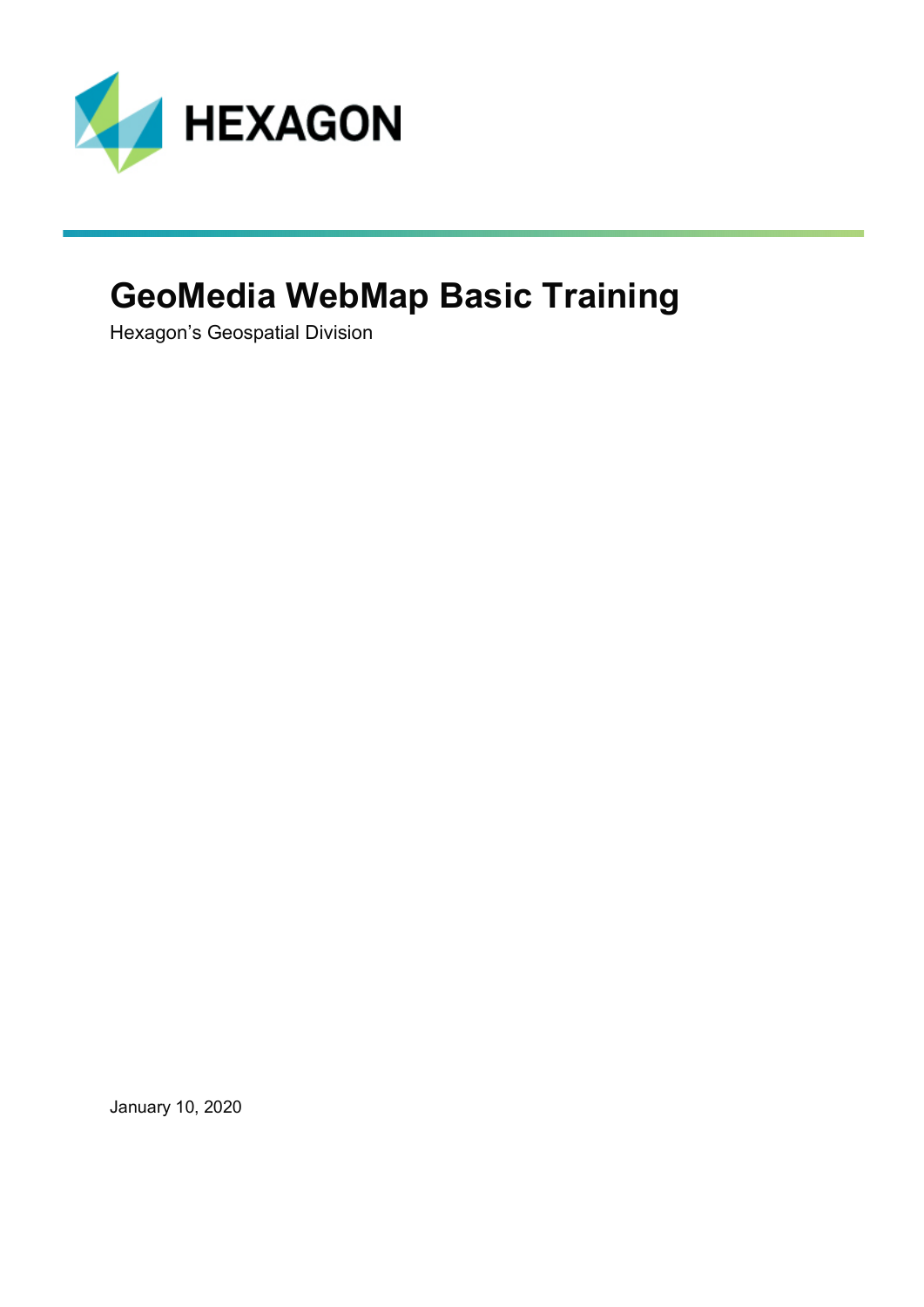

# **Scope**

The goal of this training is to provide an introduction to the Hexagon Power Portfolio GeoMedia WebMap, Geospatial Portal, and Geospatial SDI.

Attendees will start by installing and configuring the products, and then learn how to prepare and publish dynamic vector and raster web services, configure Geospatial Portal and Consumer portal instances to be served over the web, and perform advanced configuration using Geospatial SDI features.

The training is aimed at Geo-ICT developers, project engineers, and technical presales consultants.

## **Agenda**

General rules:

- Training will be conducted from 9 am to 5:30 pm (can be adjusted)
- There will be 15-minute breaks during the training and a 1-hour lunch break
- Attendees need to bring their own laptops

| DAY1               |                                                    |  |  |
|--------------------|----------------------------------------------------|--|--|
| Morning            | <b>Basic GeoMedia WebMap Concepts</b>              |  |  |
|                    | <b>Installation and Configuration</b>              |  |  |
|                    | <b>Admin Console</b>                               |  |  |
|                    | Running the administration console<br>$\bullet$    |  |  |
|                    | Administration console user interface<br>$\bullet$ |  |  |
|                    | Securing the administration console<br>$\bullet$   |  |  |
| <b>Lunch Break</b> |                                                    |  |  |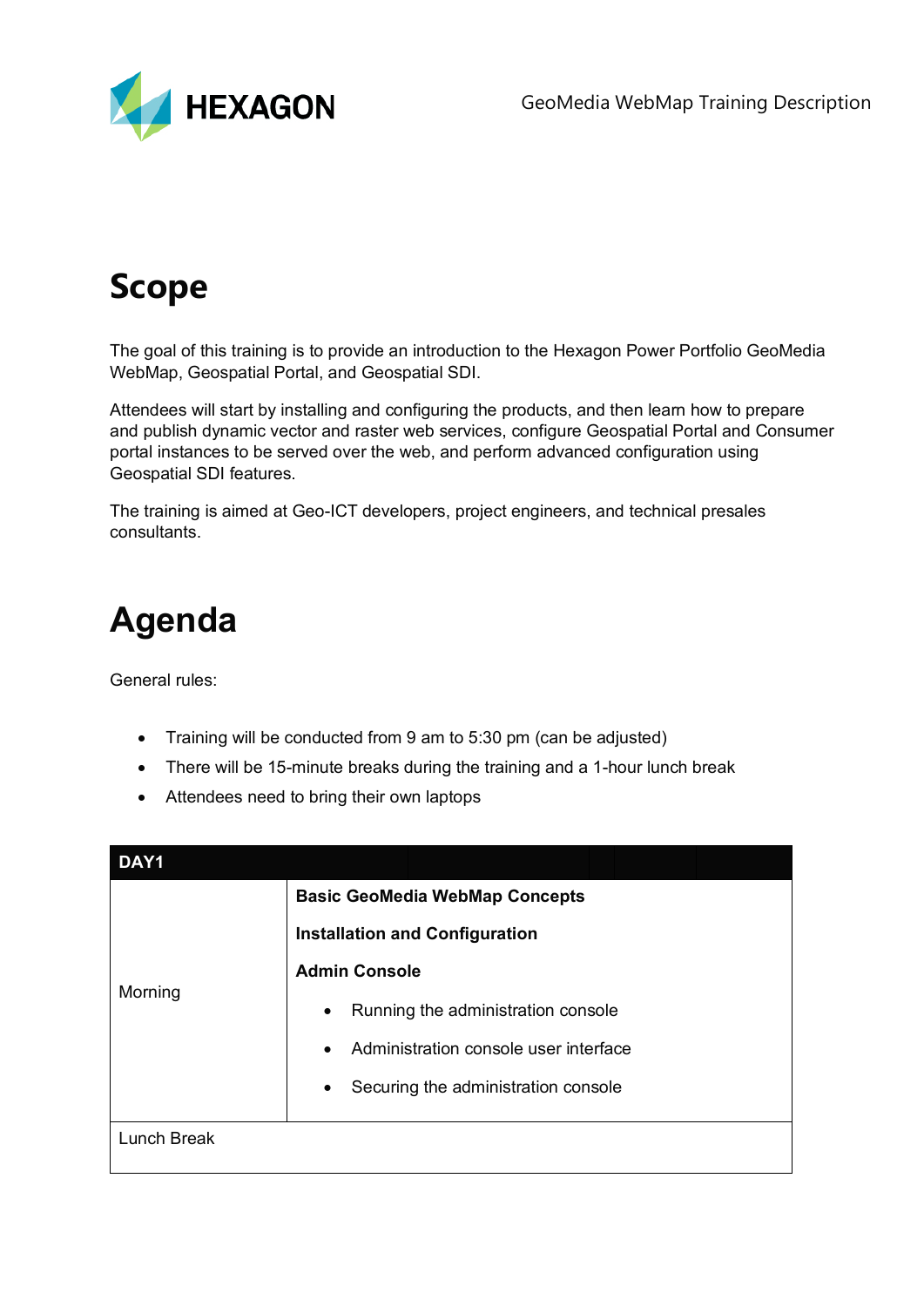

|                    | <b>Basic Web Services</b>                   |  |  |
|--------------------|---------------------------------------------|--|--|
| Afternoon          | <b>Configuring WMS service</b><br>$\bullet$ |  |  |
|                    | <b>Configuring WFS service</b><br>$\bullet$ |  |  |
|                    | <b>Geospatial Portal</b>                    |  |  |
|                    | <b>Creating instances</b>                   |  |  |
|                    | Displaying data<br>$\bullet$                |  |  |
|                    | <b>Consumer Portal</b>                      |  |  |
|                    | <b>Creating instances</b><br>$\bullet$      |  |  |
|                    | Starting map<br>$\bullet$                   |  |  |
|                    | <b>Setting Map Variant Behavior</b>         |  |  |
| DAY <sub>2</sub>   |                                             |  |  |
| Morning            | <b>Geospatial Portal Configuration</b>      |  |  |
|                    | Starting configuration<br>$\bullet$         |  |  |
|                    | Map variants behavior<br>$\bullet$          |  |  |
|                    | Map services<br>$\bullet$                   |  |  |
|                    | Layouts<br>$\bullet$                        |  |  |
|                    | Advanced configuration features             |  |  |
|                    | <b>Advance Service Configuration</b>        |  |  |
|                    | <b>WMS</b>                                  |  |  |
|                    | WFS-G                                       |  |  |
|                    | <b>WMPS</b>                                 |  |  |
|                    | <b>WMTS</b>                                 |  |  |
| <b>Lunch Break</b> |                                             |  |  |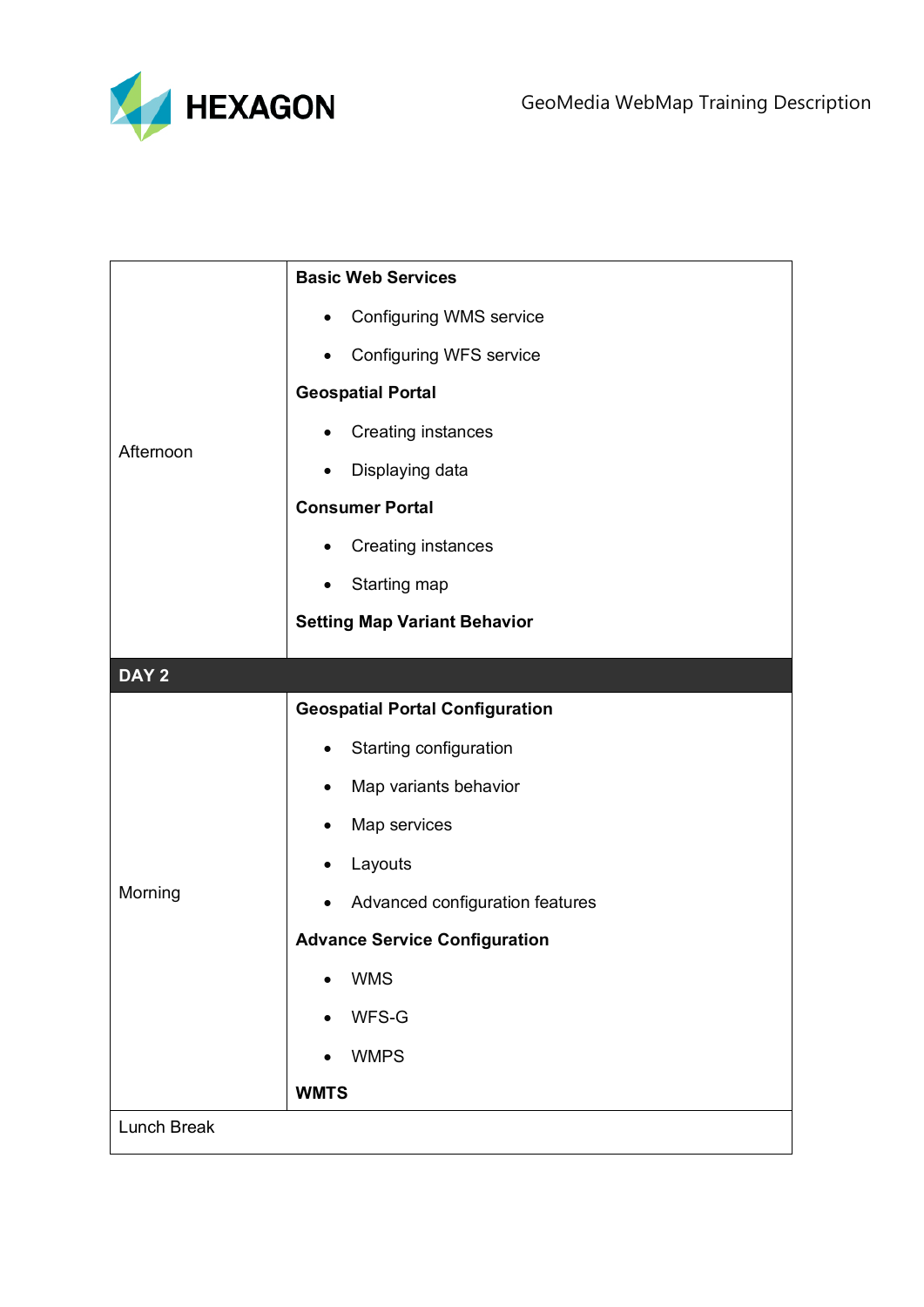

|           | <b>3D Data Display</b>                       |  |  |
|-----------|----------------------------------------------|--|--|
| Afternoon | <b>Extruded WFS</b><br>$\bullet$             |  |  |
|           | <b>Smart tiles</b><br>$\bullet$              |  |  |
|           | <b>Geospatial SDI</b>                        |  |  |
|           | Introduction<br>$\bullet$                    |  |  |
|           | Features and services<br>$\bullet$           |  |  |
|           | Applying security on WFS or WMS<br>$\bullet$ |  |  |
|           | <b>Adjusting GeoMedia WebMap Settings</b>    |  |  |

### **Prerequisites**

- Knowledge of the main OGC services
- GIS skills: geospatial information, data formats, coordinate systems, etc.
- Basic IT skills: database configuration, server configuration, networking, etc.
- GeoMedia Advantage basic skills (will be provided as the first three days of training)

| <b>Supported and Recommended</b> |                                                             |  |  |  |
|----------------------------------|-------------------------------------------------------------|--|--|--|
| <b>CPU</b>                       | 4 GHz minimum, hyper threading or multi-core<br>recommended |  |  |  |
| <b>Memory/RAM</b>                | 16 GB minimum                                               |  |  |  |
| <b>Display Properties</b>        | 24-bit color depth                                          |  |  |  |
| <b>Screen Resolution</b>         | 1024 x 768                                                  |  |  |  |
| <b>Peripherals</b>               | Mouse                                                       |  |  |  |
| <b>Networking Hardware</b>       | Simple TCP/IP, network card                                 |  |  |  |

#### **Hardware requirements**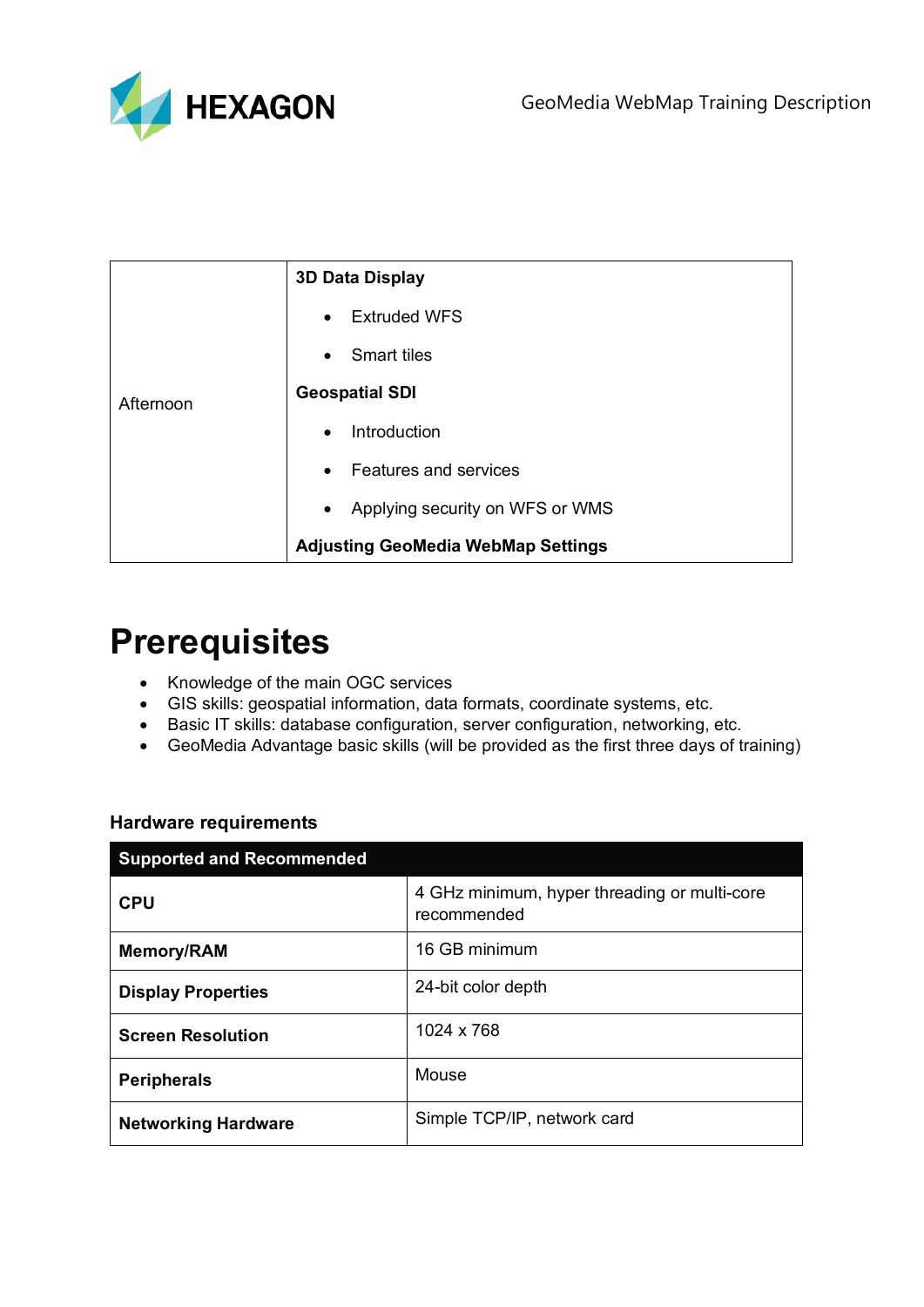

#### **Software requirements**

Oracle Virtual Box

#### **Disk space requirements**

GeoMedia Webmap and Geospatial Portal will be installed on a VM provided to the trainees. Therefore, at least 20GB is needed on the laptop or on an external drive.

## **Additional Resources and Documentation**

- GWM Administrator Guide: [https://hexagongeospatial.fluidtopics.net/reader/VN16UWekLH1Ie76alrgScw/jqlYRrere1](https://hexagongeospatial.fluidtopics.net/reader/VN16UWekLH1Ie76alrgScw/jqlYRrere1Ux_jgCFdt65g) [Ux\\_jgCFdt65g](https://hexagongeospatial.fluidtopics.net/reader/VN16UWekLH1Ie76alrgScw/jqlYRrere1Ux_jgCFdt65g)
- GWM Installation Guide: [https://hexagongeospatial.fluidtopics.net/reader/NxkWKxkdE9ESpFgQYCGUAw/6223M](https://hexagongeospatial.fluidtopics.net/reader/NxkWKxkdE9ESpFgQYCGUAw/6223Mx1m0kf2GZ_hubL2KA) [x1m0kf2GZ\\_hubL2KA](https://hexagongeospatial.fluidtopics.net/reader/NxkWKxkdE9ESpFgQYCGUAw/6223Mx1m0kf2GZ_hubL2KA)
- GSP Administrator Guide: [https://hexagongeospatial.fluidtopics.net/reader/bSBqSYifEEPPaHz4za6Htw/9y7SFZRU](https://hexagongeospatial.fluidtopics.net/reader/bSBqSYifEEPPaHz4za6Htw/9y7SFZRUz9MrjvG85yDHPA) [z9MrjvG85yDHPA](https://hexagongeospatial.fluidtopics.net/reader/bSBqSYifEEPPaHz4za6Htw/9y7SFZRUz9MrjvG85yDHPA)
- GSP Installation Guide: [https://hexagongeospatial.fluidtopics.net/reader/1g6EZEe1C6gJYFGlZw93ug/wFqHCK](https://hexagongeospatial.fluidtopics.net/reader/1g6EZEe1C6gJYFGlZw93ug/wFqHCKmAw0O4xEoydFOw1A) [mAw0O4xEoydFOw1A](https://hexagongeospatial.fluidtopics.net/reader/1g6EZEe1C6gJYFGlZw93ug/wFqHCKmAw0O4xEoydFOw1A)
- GSP User Guide: [https://hexagongeospatial.fluidtopics.net/reader/GXVCi97Y21L7AZNaaZPN0w/wk~Dvd2](https://hexagongeospatial.fluidtopics.net/reader/GXVCi97Y21L7AZNaaZPN0w/wk%7EDvd2nKWX1O4fytoIhgA) [nKWX1O4fytoIhgA](https://hexagongeospatial.fluidtopics.net/reader/GXVCi97Y21L7AZNaaZPN0w/wk%7EDvd2nKWX1O4fytoIhgA)
- e-Training on the Community: <https://community.hexagongeospatial.com/t5/WebGIS/tkb-p/eTWebGIS>

### **Public training schedule**

| <b>Date</b> | Location | <b>Type</b> |
|-------------|----------|-------------|
|             |          |             |
|             |          |             |